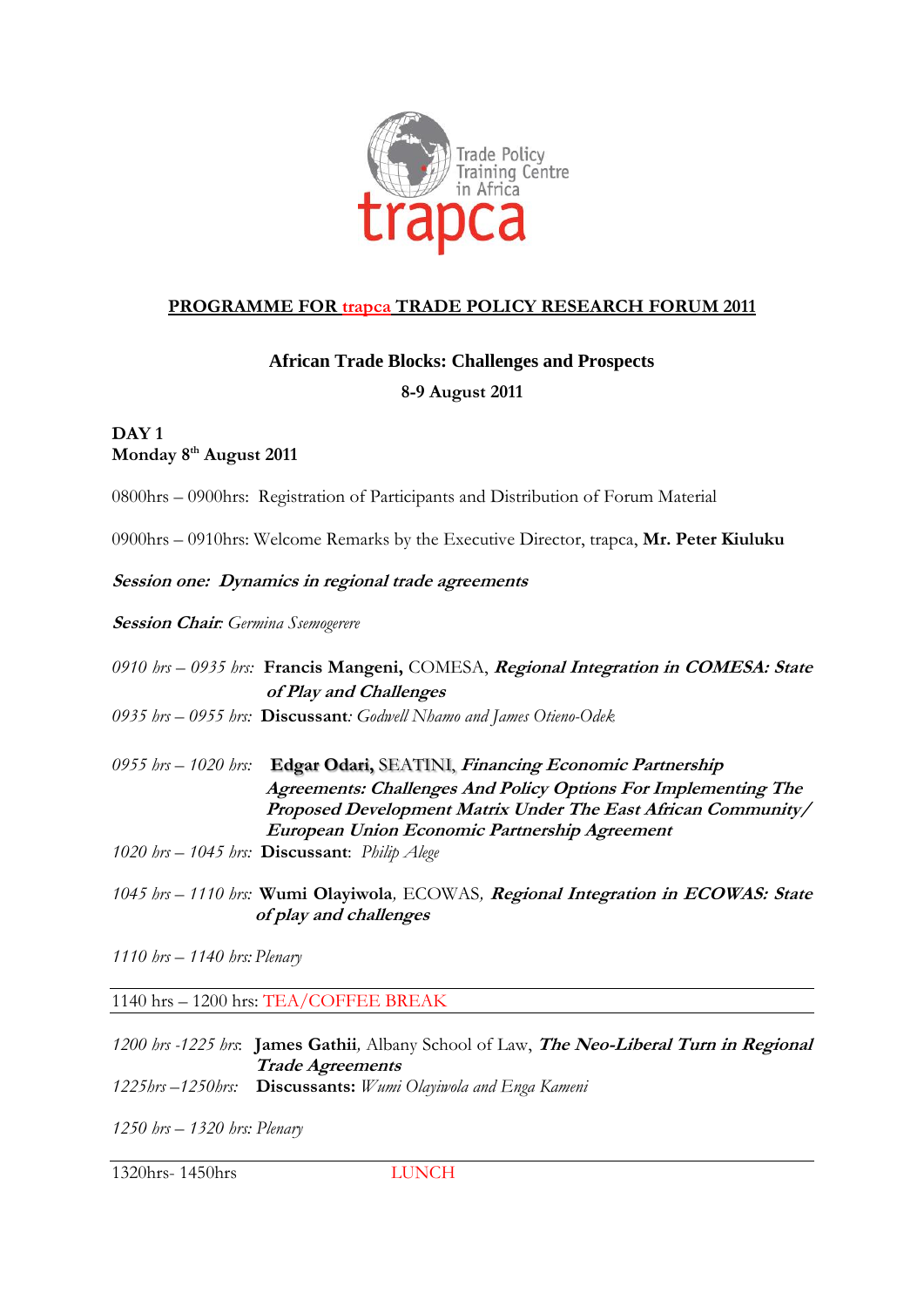#### **Session two: BITs and RTAs**

#### **Session Chair***: Simon Ngona*

|                                  | 1450 brs – 1515 brs: <b>Uche Uwelukwa</b> Arkansas School of Law, <b>Africa-China Investment</b>                                                          |
|----------------------------------|-----------------------------------------------------------------------------------------------------------------------------------------------------------|
|                                  | Agreements: Trends, Tricks and Traps - implications for broader                                                                                           |
|                                  | <b>Africa-South Economic Cooperation</b>                                                                                                                  |
|                                  | 1515 hrs - 1540 hrs: Discussant: Joakim Gullstrand                                                                                                        |
|                                  |                                                                                                                                                           |
| 1540hrs — 1605hrs:               | <b>Rafael Leal-Arcas, Queen Mary University, Proliferation of Bilateral and</b>                                                                           |
|                                  | Regional Trade Agreements: Complementing or Supplanting                                                                                                   |
|                                  | Multilateralism                                                                                                                                           |
|                                  | 1605 hrs $-$ 1630 hrs: <b>Discussant</b> : James Gathii                                                                                                   |
|                                  |                                                                                                                                                           |
| $1630$ brs $- 1700$ brs: Plenary |                                                                                                                                                           |
|                                  |                                                                                                                                                           |
|                                  | $1700$ km $-1720$ km $\bf{p}_{\rm{col}}$ , I annaly $\bf{A}$ frigan $\bf{p}_{\rm{con}}$ and $\bf{T}_{\rm{mod}}$ a homoments so I soul $\bf{p}_{\rm{con}}$ |

*1700 hrs – 1720 hrs:* **Book Launch***:* **African Regional Trade Agreements as Legal Regimes**, Cambridge University Press by **James Thuo Gathii,** July 2011**,**

| 1720 hrs |  |
|----------|--|
|          |  |

### **DAY 3 Tuesday, 9 th August 2011**

**Session three: Exchange Rate Dynamics and Trade Outcomes Session Chair***: Roberto Rios Herran*

| 0900 brs – 0925 brs: <b>Ronald Mangani</b> University of Malawi, <i>Exchange Rate Sensitivity of the</i> |
|----------------------------------------------------------------------------------------------------------|
| Trade Balance: Evidence from Malawi                                                                      |
| $0925$ hrs $-0950$ hrs: <b>Discussant:</b> Nichodemus Rudaheranwa                                        |
|                                                                                                          |
| 0950 brs – 1015 brs: Philip Alege, Covenant University, <i>Exchange Rate Policy and Africa's</i>         |
| Foreign Trade: A panel co-integration Analysis                                                           |
| 1015 $hrs - 1040$ hrs: <b>Discussant</b> : <i>Joy Kiiru</i>                                              |
|                                                                                                          |

*1040 hrs – 1110 hrs: Plenary*

#### *1110 hrs – 1130hrs* **TEA BREAK**

### **Session four: Multilateral Arrangements and Institutions Session Chair***: Anthonia Achike*

*1130hrs – 1155 hrs***: Nicholas Sabwa**, CMA **Uruguay Round Agreement on Agriculture and Doha Round Agreement on Agriculture Negotiations** *1155hrs – 1220 hrs***: Discussant:** *Chandrakant Patel*